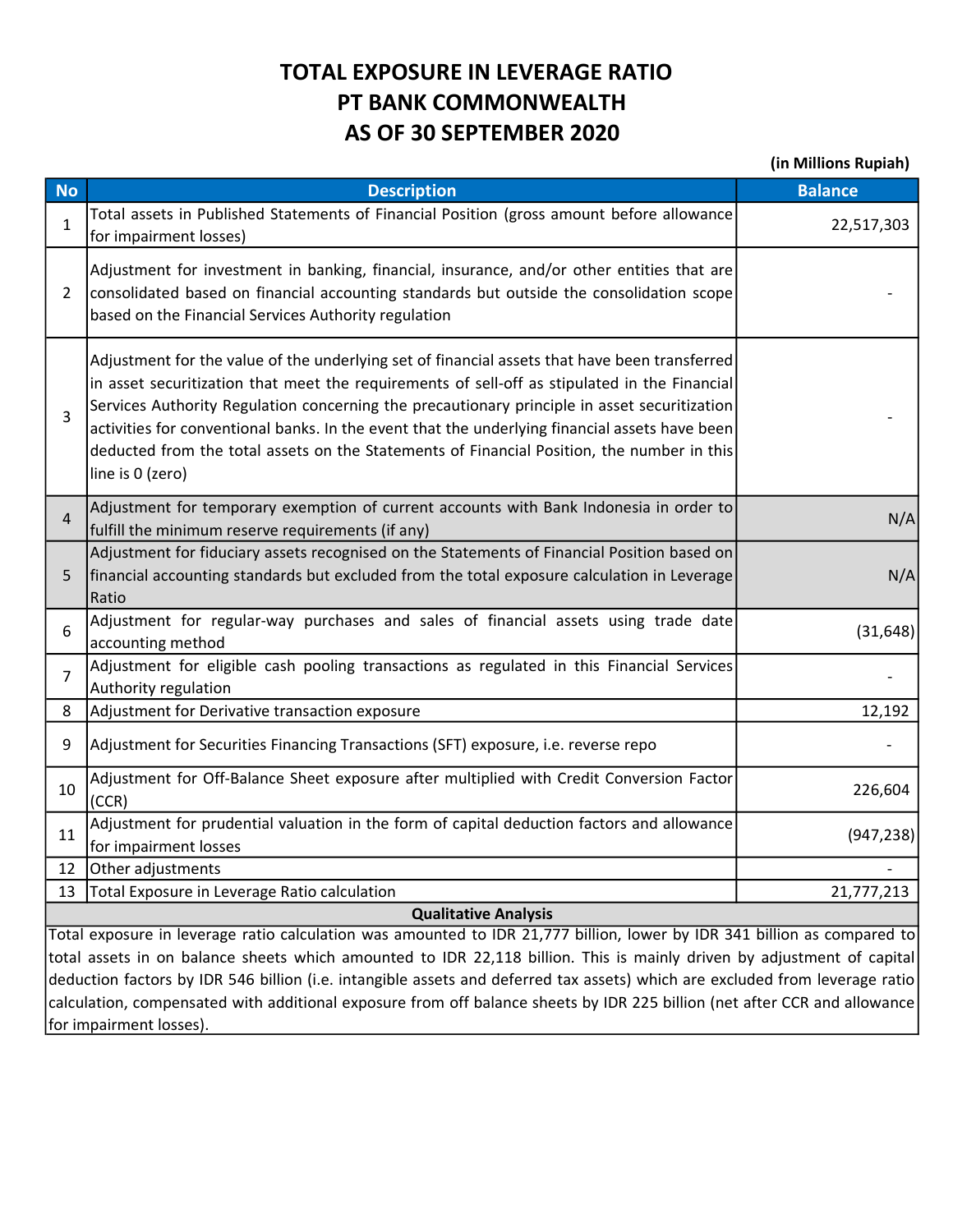## LEVERAGE RATIO CALCULATION PT BANK COMMONWEALTH AS OF 30 SEPTEMBER 2020

(in Millions Rupiah)

| <b>No</b>      | <b>Description</b>                                                                                                                                                                                   | <b>Period</b> |            |  |  |
|----------------|------------------------------------------------------------------------------------------------------------------------------------------------------------------------------------------------------|---------------|------------|--|--|
|                |                                                                                                                                                                                                      | 30-Sep-20     | 30-Jun-20  |  |  |
|                | <b>Asset Exposures in Statements of Financial Position</b>                                                                                                                                           |               |            |  |  |
| $\mathbf{1}$   | Asset exposures in Statements of Financial Position including collateral<br>assets, but excluding derivative transactions and SFT exposures (gross<br>amount before allowance for impairment losses) | 21,785,104    | 21,251,194 |  |  |
| 2              | Gross-up for derivatives collateral provided to the counterparties which<br>result in decreased total assets exposure in balance sheet due to the<br>financial accounting standard implementation    |               |            |  |  |
| $\mathsf{3}$   | (Deduction of receivable assets for cash variation margin provided in<br>derivative transactions)                                                                                                    |               |            |  |  |
| 4              | (Adjustment for carrying amount securities received under SFT exposure<br>that are recognised as an asset)                                                                                           |               |            |  |  |
| 5              | (Allowance for impairment losses on assets based on financial accounting<br>standard)                                                                                                                | (399, 625)    | (439, 727) |  |  |
| 6              | (Asset that are taken into account as Tier I capital deduction factor referred<br>to the Financial Services Authority regulation concerning minimum capital<br>requirement for conventional banks)   | (545, 951)    | (560, 275) |  |  |
| $\overline{7}$ | <b>Total Asset Exposures in Statements of Financial Position</b>                                                                                                                                     | 20,839,528    | 20,251,192 |  |  |
|                | <b>Derivative Transaction Exposures</b>                                                                                                                                                              |               |            |  |  |
| 8              | Replacement cost associated with all derivative transactions, both in the<br>case of eligible cash variation margin or netting-off agreement that meet<br>certain requirements                       | 66            | 2,971      |  |  |
| 9              | lAdd-on amounts for PFE associated with all derivative transactions                                                                                                                                  | 12,173        | 11,330     |  |  |
| 10             | (Exemption on derivative transactions exposure that are settled through<br>CCP)                                                                                                                      | N/A           | N/A        |  |  |
| 11             | Adjustment for effective notional amount from credit derivatives                                                                                                                                     |               |            |  |  |
| 12             | (Adjustment for effective notional amount offsets and add-on deductions<br>for credit derivatives sales transactions)                                                                                |               |            |  |  |
| 13             | <b>Total Derivative Transaction Exposures</b>                                                                                                                                                        | 12,239        | 14,301     |  |  |
|                | <b>Securities Financing Transaction (SFT) Exposures</b>                                                                                                                                              |               |            |  |  |
| 14             | Gross carrying amount of SFT assets                                                                                                                                                                  | 700,504       | 774,153    |  |  |
| 15             | (Netted amounts of cash payables and cash receivables)                                                                                                                                               |               |            |  |  |
|                | Counterparties credit risk for SFT assets referred to current exposure                                                                                                                               |               |            |  |  |
| 16             | calculation as regulated in the attachment of this Financial Services                                                                                                                                |               |            |  |  |
|                | Authority regulation                                                                                                                                                                                 |               |            |  |  |
| 17             | Agent transaction exposures                                                                                                                                                                          |               |            |  |  |
| 18             | <b>Total SFT Exposures</b>                                                                                                                                                                           | 700,504       | 774,153    |  |  |
|                | <b>Off Balance Sheets Exposures</b>                                                                                                                                                                  |               |            |  |  |
| 19             | Outstanding all commitment and contingency liabilities at gross amount,<br>before allowance for impairment losses                                                                                    | 2,151,906     | 2,262,936  |  |  |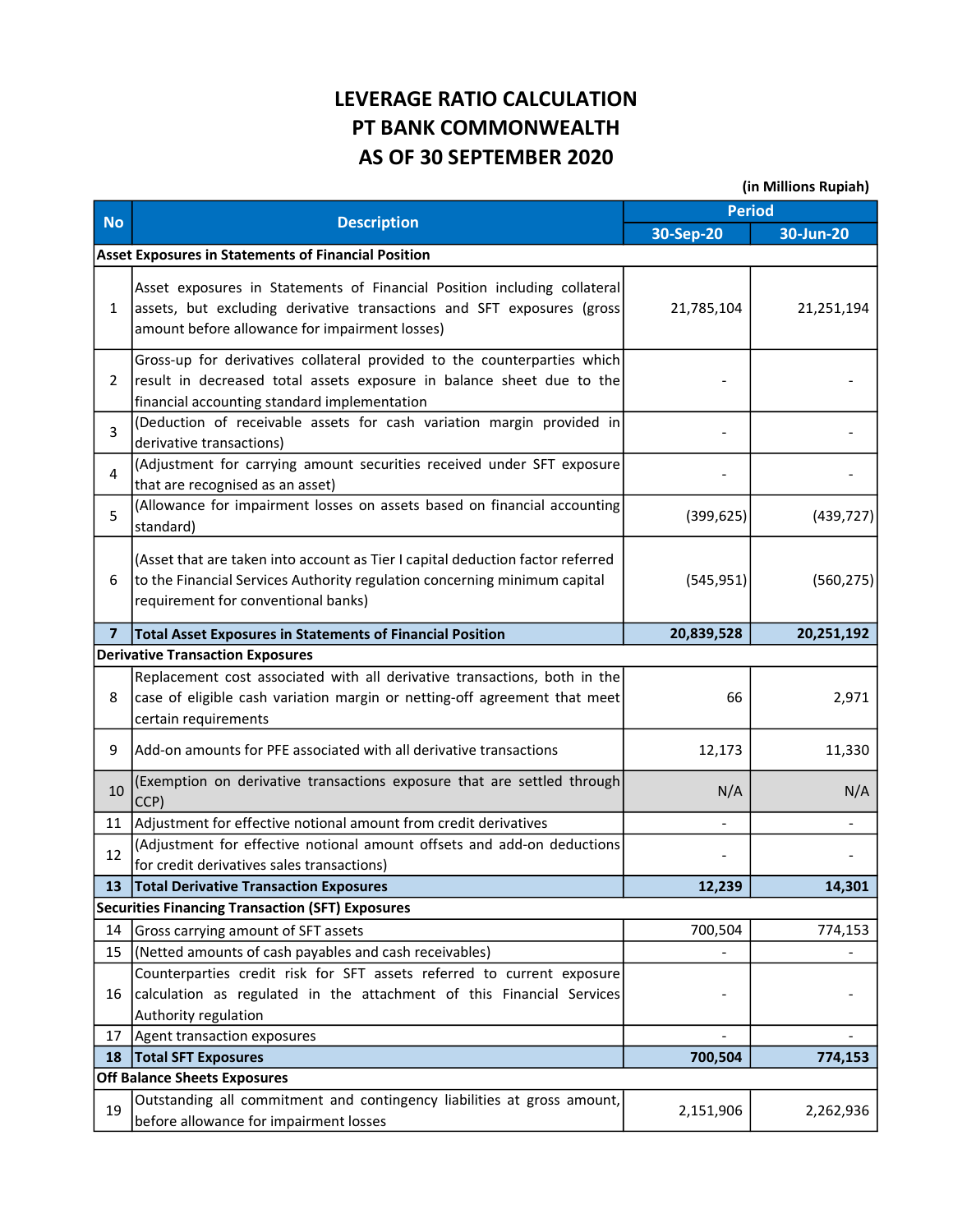|                             | <b>Description</b>                                                                                                                                                                                                                                                           | <b>Period</b> |             |  |
|-----------------------------|------------------------------------------------------------------------------------------------------------------------------------------------------------------------------------------------------------------------------------------------------------------------------|---------------|-------------|--|
| <b>No</b>                   |                                                                                                                                                                                                                                                                              | 30-Sep-20     | 30-Jun-20   |  |
| 20                          | (Adjustment for credit conversion factors)                                                                                                                                                                                                                                   | (1,925,302)   | (2,024,636) |  |
| 21                          | (Allowance for impairment loss on Off Balance Sheets in accordance with<br>financial accounting standard)                                                                                                                                                                    | (1,662)       | (2,003)     |  |
| 22                          | <b>Total Off Balance Sheets Exposures</b>                                                                                                                                                                                                                                    | 224,942       | 236,297     |  |
|                             | <b>Capital and Total Exsposure</b>                                                                                                                                                                                                                                           |               |             |  |
| 23                          | Tier 1 Capital                                                                                                                                                                                                                                                               | 3,348,711     | 3,274,244   |  |
| 24                          | <b>Total Exposure</b>                                                                                                                                                                                                                                                        | 21,777,213    | 21,275,943  |  |
|                             | Leverage Ratio                                                                                                                                                                                                                                                               |               |             |  |
| 25                          | Leverage Ratio, including the impact of temporary exemption on current<br>accounts with Bank Indonesia in order to fulfill the minimum reserve<br>requirements (if any)                                                                                                      | 15.38%        | 15.39%      |  |
|                             | Leverage Ratio, excluding the impact of temporary exemption on current<br>25a accounts with Bank Indonesia in order to fulfill the minimum reserve<br>requirements (if any)                                                                                                  | 15.38%        | 15.39%      |  |
| 26                          | Minimum Leverage Ratio requirement                                                                                                                                                                                                                                           | 3%            | 3%          |  |
| 27                          | Leverage Ratio buffer                                                                                                                                                                                                                                                        | N/A           | N/A         |  |
|                             | <b>Disclosure of Average Balance</b>                                                                                                                                                                                                                                         |               |             |  |
| 28                          | Average balance of gross carrying amount of SFT assets, after adjustment<br>for sales accounting transactions that are calculated on a net with cash<br>payables in SFT and cash receivables in SFT during the quarter                                                       | 554,622       | 234,497     |  |
| 29                          | Outstanding balance of gross carrying amount of SFT assets, after<br>adjustment for sales accounting transactions that are calculated on a net<br>with cash payables in SFT and cash receivables in SFT as of end of quarter                                                 | 700,504       | 774,153     |  |
| 30                          | Total exposure, including the impact of temporary exemption on current<br>accounts with Bank Indonesia in order to fulfill the minimum reserve<br>requirements (if any), taken into account average balance of gross carrying<br>amount of SFT assets as mentioned in row 28 | 21,631,331    | 20,736,287  |  |
| 30a                         | Total exposure, excluding the impact of temporary exemption on current<br>accounts with Bank Indonesia in order to fulfill the minimum reserve<br>requirements (if any), taken into account average balance of gross carrying<br>amount of SFT assets as mentioned in row 28 | 21,631,331    | 20,736,287  |  |
| 31                          | Leverage Ratio, including the impact of temporary exemption on current<br>accounts with Bank Indonesia in order to fulfill the minimum reserve<br>requirements (if any), taken into account average balance of gross carrying<br>amount of SFT assets as mentioned in row 28 | 15.48%        | 15.79%      |  |
| 31a                         | Leverage Ratio, excluding the impact of temporary exemption on current<br>accounts with Bank Indonesia in order to fulfill the minimum reserve<br>requirements (if any), taken into account average balance of gross carrying<br>amount of SFT assets as mentioned in row 28 | 15.48%        | 15.79%      |  |
| <b>Qualitative Analysis</b> |                                                                                                                                                                                                                                                                              |               |             |  |